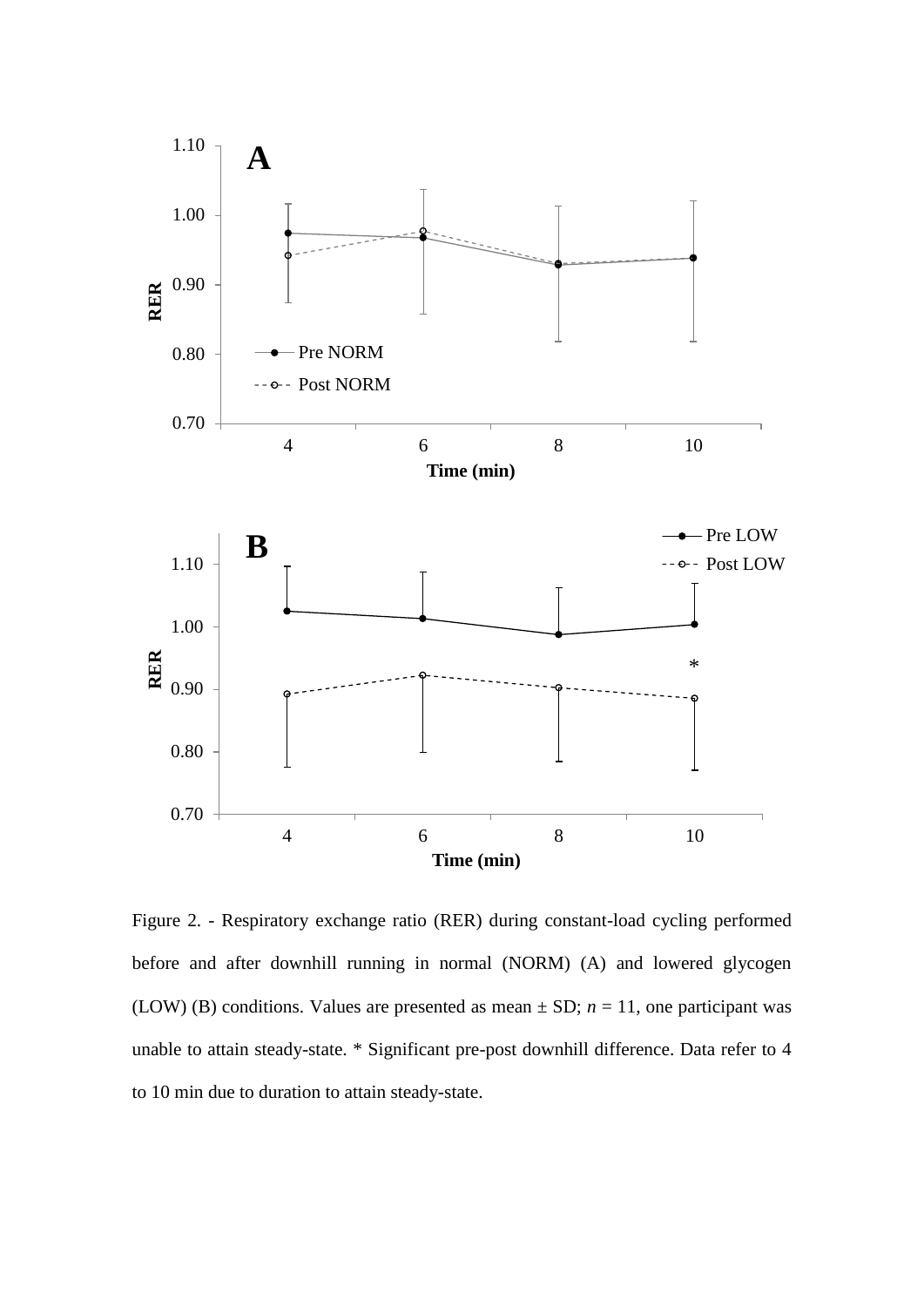

Figure 3. - Fat oxidation during constant-load cycling performed before and after downhill running in normal (NORM) (A) and lowered glycogen (LOW) (B) conditions. Values are presented as mean  $\pm$  SD;  $n = 11$ , one participant was unable to attain steadystate. \* Significant pre-post downhill difference, P < 0.05. Data refer to 4 to 10 min due to duration to attain steady-state.